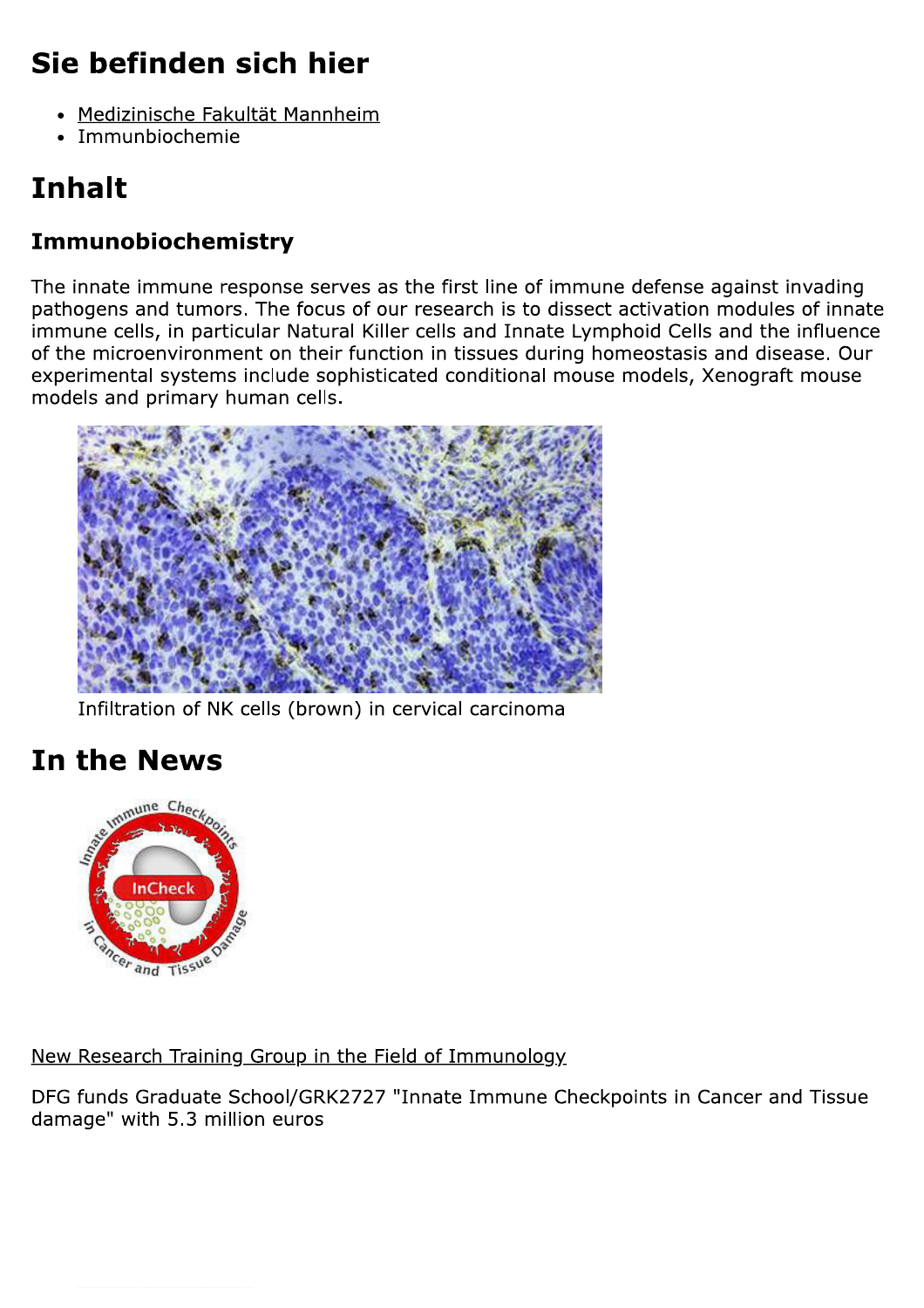

Cancer cells are masters of disquise: they can send out signals that make them invisible to the immune system.

Article by Prof. Dr. Adelheid Cerwenka - Ruperto Carola Forschungsmagazin "Freund & Feind" - Ausgabe 17, Februar 2021



A collaboration project of the Mannheim Medical Faculty with the DKFZ has won the Merck Heidelberg Innovation Call.

Most forms of colorectal cancer (CRC) are resistant to the current cancer immunotherapies, which rely on the acquired immune defense. Is it possible to overcome therapy resistance by additionally boosting the innate immune defense?



In her inaugural lecture Prof. Dr. Adelheid Cerwenka talked about "Fighting cancer with the body's immune system". Campus TV was there. Start the video at minute 7:20. Watch...



A research team at Harvard University has made it harder for tumor cells to hide from the immune system. In Science Prof. Adelheid Cerwenka has commented on the publication and explains on Deutschlandfunk why this is a breakthrough in cancer research. more...

#### **Kontextspalte**

Immunobiochemistry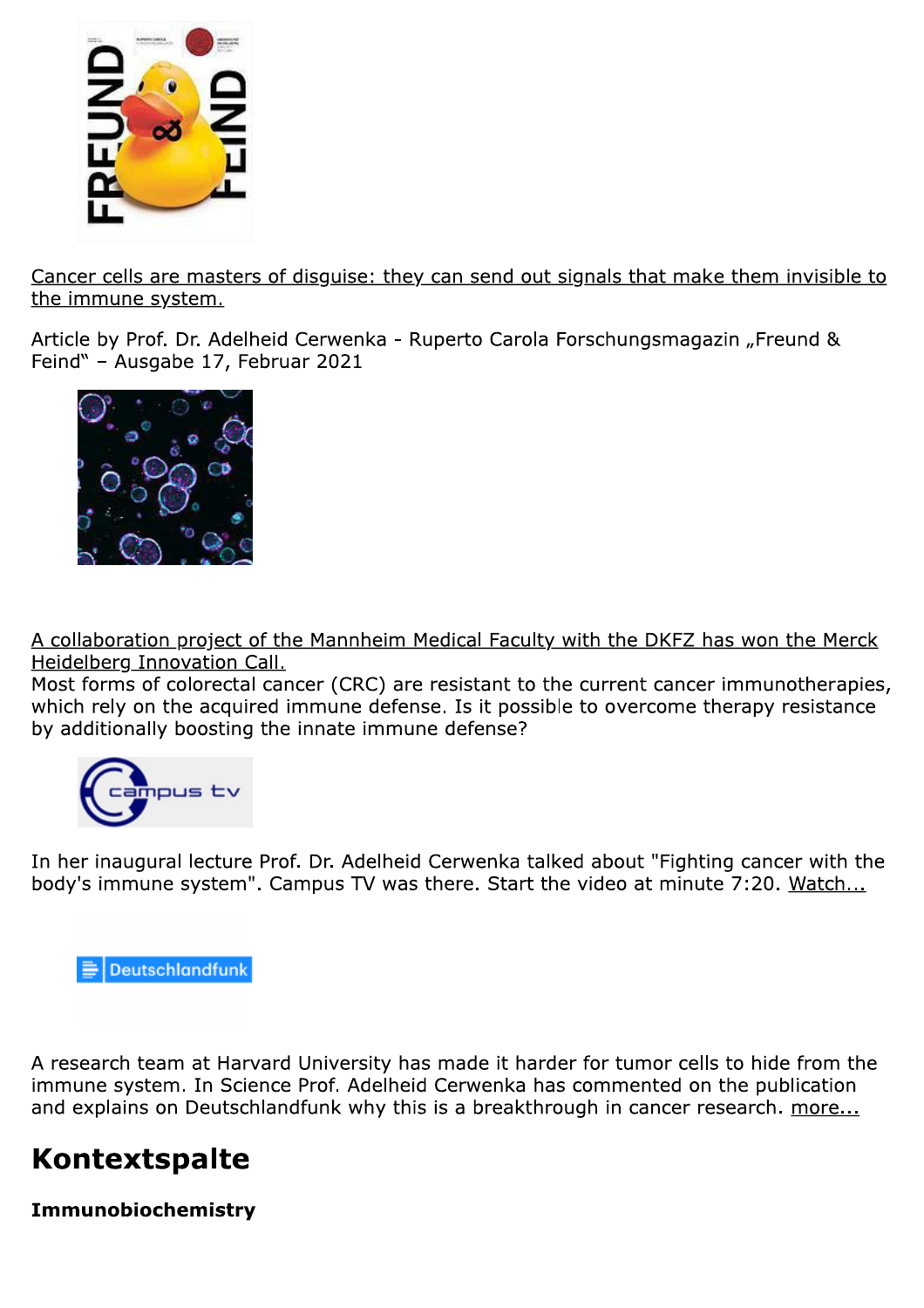Offices: Tridomus, Haus C, Ebene 5 Laboratory: Tridomus, Haus B, Ebene 3 Ludolf-Krehl-Straße 13-17 D-68167 Mannheim

Phone +49 (0)621/383-71505 immunbiochemie@medma.uni-heidelberg.de

### **Head**



Prof. Dr. Adelheid Cerwenka

adelheid.cerwenka@medma.uni-heidelberg.de

### **Assistant**

#### **Sina Schwalm**

Phone: +49 (0)621/383-71505 sina.schwalm@medma.uni-heidelberg.de

#### **Office hours**

Monday - Thursday 8am - 4.45pm Friday 8am - 3pm

#### How to find us



### **Graduate Research Training Group (GRK) 2727/1**